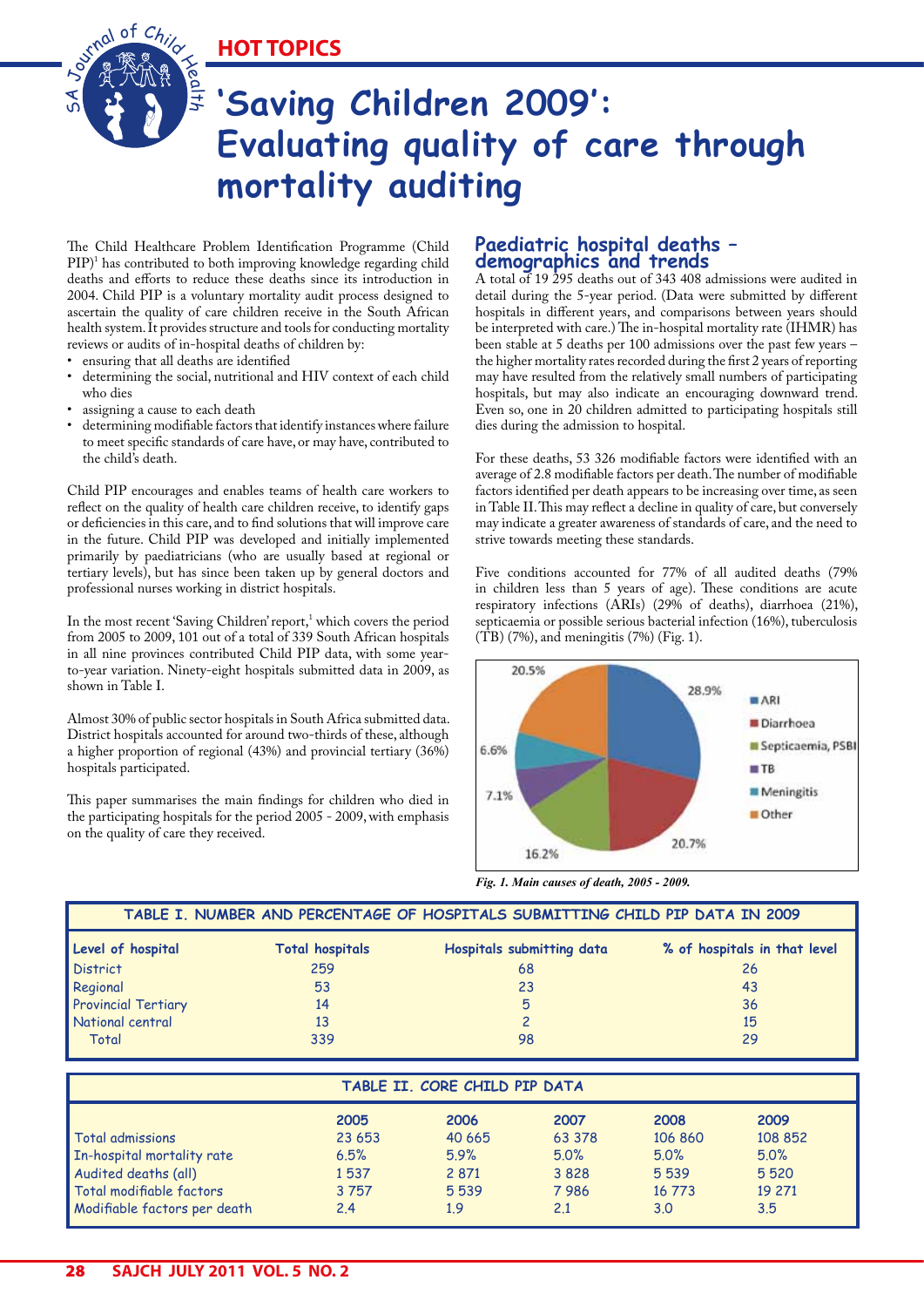Boys accounted for slightly more deaths than girls (52% compared with 47%). Most children who died (63%) were under 1 year of age, with children aged between 1 and 5 years accounting for a further 25% of deaths; 89% of audited deaths therefore occurred in children under 5 years of age, and 70% of under-5 deaths occurred in infants. Six per cent of deaths in children younger than 5 years of age occurred in the newborn period (0 - 28 days). It is concerning that newborns are admitted to (and die in) paediatric wards, which are generally not designed or adequately staffed to provide the specialised care for ill newborns that can only be provided in nurseries or neonatal units.

### **Causes of death in different age groups**

The proportions of each cause of death varied across the age categories. Septicaemia was the leading cause of death in the newborn period, accounting for 28% of deaths, ARI was the leading cause of death in children between 1 month and 1 year of age (37%), and diarrhoea was the most common cause of death in children between 1 and 5 years of age (23%). TB was the leading cause of death for children between 5 and 18 years of age (20%) (Fig. 2).



*Fig. 2. Leading causes of death by age group.* 

#### **Deaths within the first 24 hours of admission**

In 3% of cases the child was dead on arrival, and a further 31% of deaths occurred within 24 hours of admission to hospital. This proportion was higher among newborn children, with more than half of deaths occurring within 24 hours of admission.

The three main causes of death in the first 24 hours (Fig. 3) were diarrhoeal disease (27%), acute respiratory infections (26%), and sepsis (15%). Half of deaths due to acute diarrhoea occurred within the first 24 hours. Most of these deaths result from shock and dehydration, suggesting problems with the management of these conditions.



*Fig. 3. Main causes of death in the first 24 hours.*

#### **Nutritional status**

Almost 35% of children who died were severely malnourished, and a further 30% were classified as being underweight for age. Less than 30% of deaths occurred in children of normal or above average weight. The most common causes of death in children who died with severe malnutrition were diarrhoea, ARI and septicaemia, with each of these three conditions accounting for 24% of deaths. The proportion of children with severe malnutrition was particularly high among children who died from TB (50%), septicaemia (49%) and diarrhoea (39%). (Fig. 4). Over 80% of HIV-infected children who died had severe malnutrition or were underweight for age.



*Fig. 4. Nutritional status of children who died from leading causes of death.*

#### **HIV infection status**

HIV testing indicated that more than half the children who died had evidence of HIV infection or exposure (in the absence of a positive or negative confirmatory test). The HIV status of 35% of children who died was not known, with this proportion being even higher (more than 50%) in neonates. Only 14% of children who died tested negative.

The guidelines for identifying and treating children with HIV infection have changed substantially during the period 2005 - 2009. Every health care encounter with a child should be used as an opportunity to assess the child's HIV status and to provide appropriate treatment, including ART where indicated. It is of concern that the HIV status of such a high proportion of children was not known.

Children who died of TB and with severe malnutrition were most likely to be HIV infected (55% and 44%, respectively). Fifty-nine per cent of children who died of ARIs were HIV infected or exposed, compared with 47% of children who died from diarrhoeal disease.

Data on testing rates in children for each year are presented in Fig. 5. The percentage of children who were HIV infected or exposed has remained relatively constant, with approximately half of the children who died falling into this category. The percentage of children whose HIV status was not known has decreased slightly, but HIV status remains unknown for 1 in 3 children who die. The proportion of those who were known to be HIV negative has increased from 9% to 14%.

Efforts to reduce perinatal transmission of HIV infection through PMTCT programmes have also expanded during this period. Data



*Fig. 5. HIV status of children who died, 2005 - 2009*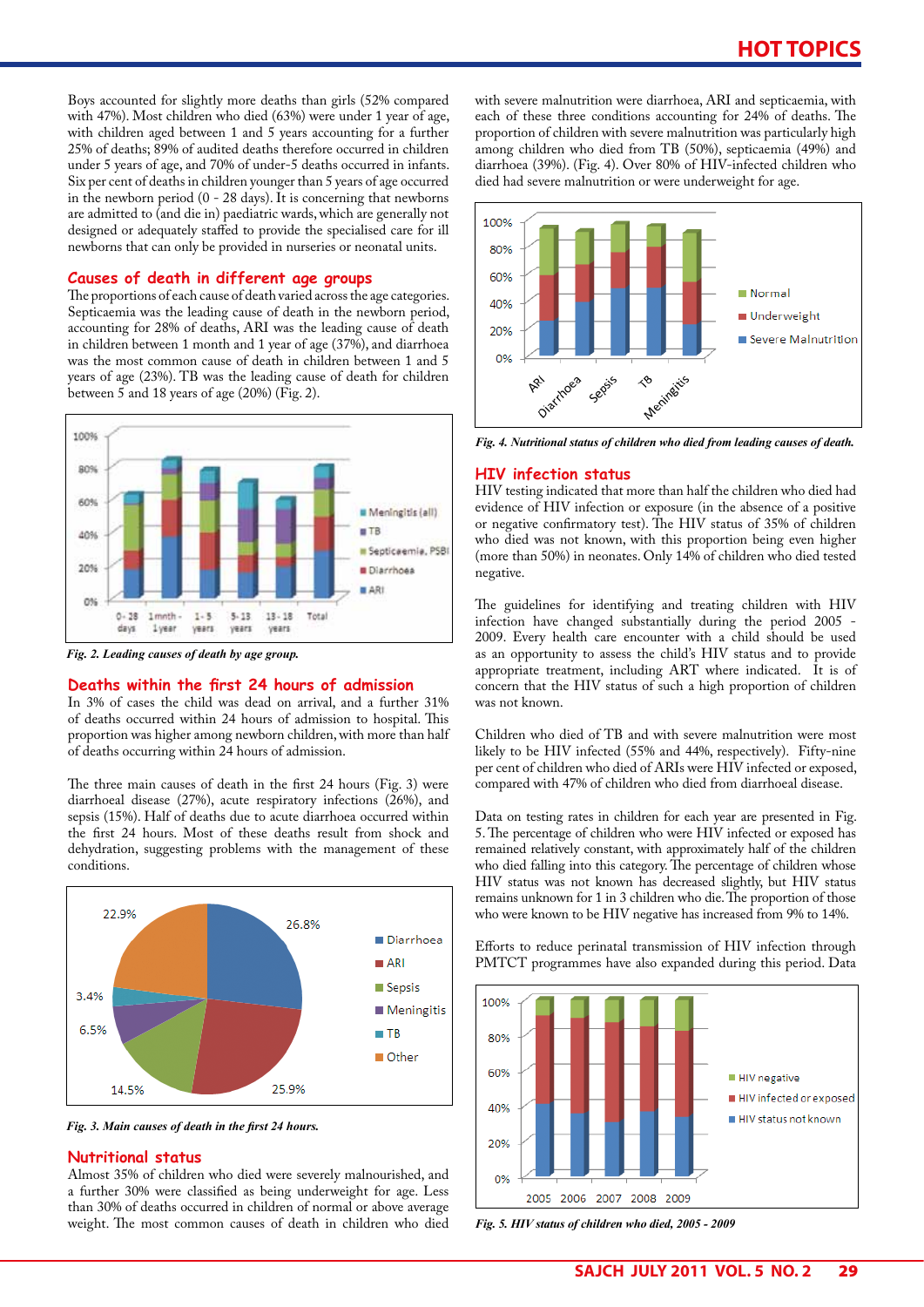# **HOT TOPICS**

on uptake of prophylactic ARVs during the perinatal period among children who died are shown in Fig. 6. In 54% of child deaths, no data were available regarding access or uptake of PMTCT. These data once more highlight the many missed opportunities for prevention of HIV infection in children who subsequently died.

![](_page_2_Figure_2.jpeg)

*Fig. 6. Uptake of perinatal antiretrovirals among children who died, 2005 - 2009.*

Among HIV-infected children who died, 20% were assessed as having stage III disease and 68% stage IV disease. Only 3% of these children had stage I or stage II disease. The clinical stage was unknown in 10%. Thirty-one per cent of children with documented stage III or IV HIV disease had received ART.

# **Information about quality of care Quality of records**

The folder was available with adequate records and notes in 55% of deaths, whereas notes were found to be incomplete in 43% of cases. Folders were not available, or the quality of records was unknown, in just over 7% of audited deaths.

# **Was the death avoidable?**

Approximately one-quarter (26%) of deaths were considered to be avoidable. A further quarter (24%) of deaths were considered unavoidable, while in 35% of deaths there was uncertainty. This pattern was consistent across all of the leading causes of death, with the exception of deaths due to diarrhoeal disease, where a higher percentage of deaths (35%) were assessed as being avoidable.

### **Modifiable factors**

A total of 53 328 modifiable factors were identified during audit of the 19 295 deaths, with an average of almost 3 (2.8) modifiable factors being identified for every child who died. More modifiable factors per death were identified for children dying from acute diarrhoea (3.2 per death) and within 24 hours of admission to hospital (3.1 per death).

### **Modifiable factors – where?**

Overall, approximately one-quarter of modifiable factors occurred in the wards  $(27%)$  and a further quarter in the accident and emergency or casualty unit (24%). Modifiable factors at clinic or OPD level accounted for 14% of the total, with a further 1.5% identified during transit. Two-thirds of modifiable factors therefore occurred within the health system, while home- or community-level modifiable factors accounted for 33% of the total. A similar distribution with regard to the place where modifiable factors occurred was evident for each of the leading causes of death (Fig. 7).

The fact that almost a quarter of modifiable factors occurred in emergency units highlights an important gap in the care that children receive. Children usually spend a relatively short time in these units where the emergency care they receive impacts on their outcome, especially in the case of critically ill children. Most of the modifiable factors were related to clinical personnel, and there is an urgent

need to improve the quality of care provided to children (often by generalist doctors and nurses) in these units.

![](_page_2_Figure_15.jpeg)

*Fig. 7. Modifiable factors: where? (%).*

As in other settings, the most common modifiable factors in the outpatient department/primary care setting related to failure to follow well-recognised standards of care, such as the Integrated Management of Childhood Illness (IMCI) guidelines.

Delays in seeking care and caregivers not recognising the severity of illness were identified as modifiable factors in a high percentage of child deaths. It is important to emphasise that caregivers are *not* being blamed for these deaths. Because many home and community modifiable factors are broader in scope than health system factors, they are listed far more frequently than those associated with health system factors. For example, the modifiable factor 'delay in seeking care' encompasses a wide range of factors and may indicate difficulties in overcoming a variety of geographical, transport, financial and other barriers to accessing care.

However, delays in seeking care and caregivers not recognising the severity of illness are identified as modifiable factors in a high percentage of child deaths. This highlights the need for better community-based care, and for empowerment of caregivers to identify when and how to access care for their children. The fact that the third most common modifiable factor in this category relates to children not being provided with adequate food at home highlights the contribution of poverty, lack of information and other social determinants of feeding behaviour to ill-health and mortality in children. It is also of concern that inappropriate and harmful home or traditional treatments are identified as modifiable factors in a relatively high proportion of child deaths.

# **Modifiable factors – who is responsible?**

Clinical personnel were considered to be responsible for more than half (55%) of modifiable factors. This finding was consistent for all causes of death. It is noteworthy that at least 4 of the 5 leading personnel-related modifiable factors occurred in the emergency assessment and care setting, suggesting that improved training and supervision of personnel in this area is a key intervention for improving the care children receive within the health system (Fig. 8).

# **Discussion**

Child PIP has enabled information on deaths and quality of care to be collected on an ongoing basis. While the overall picture is starting to show the promise of real improvement, there are areas of health care for children in need of urgent attention.

Pneumonia and diarrhoeal disease remain the leading causes of death in South Africa – together they account for half of all deaths in children. Preventive and promotive interventions can prevent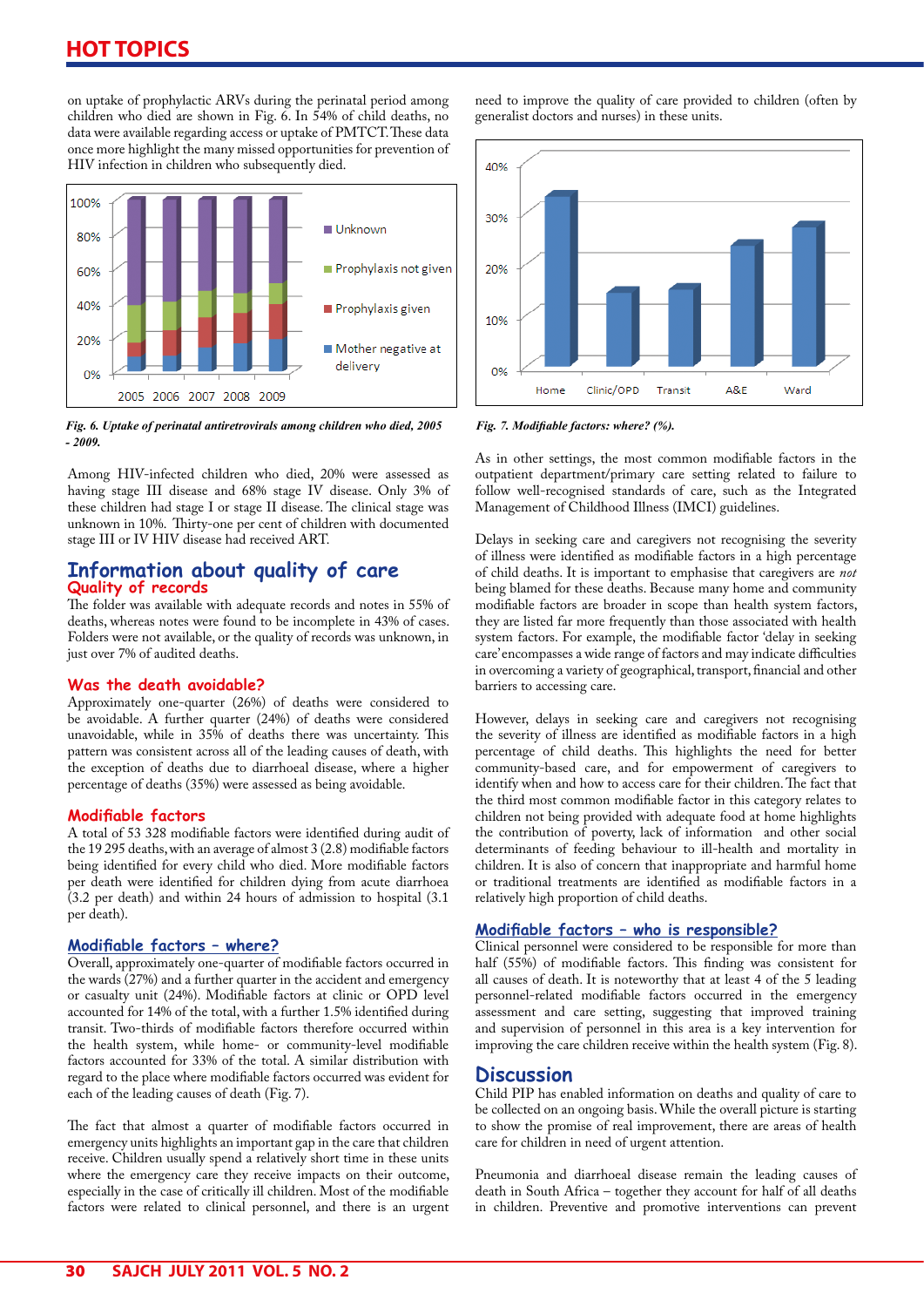![](_page_3_Figure_1.jpeg)

*Fig. 8. Modifiable factors: who? (%).*

many cases, and case fatality rates can be reduced if children receive treatment based on standard case management guidelines.

HIV infection continues to contribute significantly to childhood deaths, and substantial reductions in child mortality are unlikely to be seen without a reduction in the occurrence of HIV infection in children. The Child PIP data demonstrate some improvements in testing rates and uptake of prevention of mother-to-child transmission (PMTCT) in patients who died, but many missed opportunities persist. While the scale-up of PMTCT and ART programmes have prevented many child deaths, ongoing strengthening is required to ensure that all mothers and children benefit from these programmes. Likewise undernutrition remains an important contributing factor in many childhood deaths, and it is of great concern that food insecurity remains one of the leading community or home modifiable factors.

In addition to HIV-infected and undernourished children, the data highlight two vulnerable groups of children.

Newborn infants account for more than 5% of children admitted to paediatric wards, yet these wards are seldom specifically equipped or staffed to care for the needs of neonates such as extra warmth, special feeding requirements (e.g. breastmilk), close monitoring, and protection from nosocomial infectious diseases.

The data also identify children requiring emergency care as a vulnerable group. More than one-third of deaths occurred within 24 hours of admission, and a disproportionate number of modifiable factors occurred in this emergency care setting. Assessment and management of critically ill children appears to be a particular problem, and highlights the need for the introduction of a standard approach to provision of emergency care. The Emergency Triage, Assessment and Treatment (ETAT) approach, which was developed by the World Health Organization and adapted for use in South Africa, provides an excellent system for ensuring adequate care during this period.

# **Recommendations**

The Child PIP process not only provides valuable data regarding child deaths, but also provides direction for addressing identified gaps. While the strength of audit processes such as Child PIP lies in their potential to inspire teams of health care workers at local levels to develop local solutions to identified problems, analysis of the data also highlight areas which require particular attention at a national level.

Below are a set of recommendations that have arisen from analysis of the Child PIP data. The recommendations are targeted at different key functions within the health sector and are therefore divided into

four sections, namely policy, management and administration, clinical practice and education.

## **Policy level**

- Develop a co-ordinated and intersectoral response to child poverty and ill health, with special emphasis on improving water supply and sanitation, improving food security through the creation of employment, addressing barriers to accessing social grants, and providing supplementary feeding programmes.
- Develop a national plan for improving the quality of emergency care for critically ill children in South Africa. This should target all levels of care within the district health system to build capacity for health workers, improve systems for provision of emergency care, and ensure that adequate resources are allocated.
- Define and implement a package of perinatal and postnatal care for newborn babies (including home postnatal visits and appropriate hospital care for sick newborns), as well as strengthening of primary maternal and obstetric care.
- Clarify the policy regarding infant feeding and provision of formula at health care facilities, and communicate this clearly to all role players.
- Review and improve the paediatric section of the National Tuberculosis Guidelines and ensure that health care workers have access to clear and practical guidance with regard to assessment, diagnosis and management of children with suspected or proven TB.

#### **Management and administration**

- Appoint district/regional specialist teams to support maternal and child health service delivery at district level.
- Ensure the availability of infrastructure, equipment, staffing, and record keeping and monitoring systems for delivering emergency care, based on agreed country standards.
- Ensure that high-care facilities for severely ill children are adequately equipped and staffed.
- Provide hospital facilities that are adequately staffed and equipped to provide care for newborn and small babies. Ensure that all newborns (including those admitted from home) are admitted to these facilities, and not into general paediatric wards.
- Ensure that paediatric Essential Drug List drugs, including paediatric antiretrovirals, are available at all health care facilities.
- Ensure that supplies used in management of severe malnutrition (pre-mixed F75 or F100 or the combined vitamin and mineral mix) are available at all hospitals, at all times.
- Strengthen the vaccine supply chain in order to improve coverage with all recommended immunisations.

### **Clinical practice**

- Scale up and strengthen paediatric nurse-initiated ART services by means of a mentorship programme.
- Use each and every health care encounter with a child as an opportunity to ascertain his/her HIV status.
- Improve the recognition and management of children with malnutrition through universal use of Integrated Management of Childhood Illness guidelines at clinic level, and national guidelines for severe malnutrition (based on WHO Ten Steps) at hospital level.
- Improve hospital care through obligatory use of available guidelines and protocols. Areas that require particular attention include:
	- improved emergency care including development and implementation of a national guideline for the management of children with severe sepsis
	- better management of children with acute diarrhoeal disease
- correct and early use of oxygen in children with ARI
- development and implementation of guidelines for neonatal care, with special emphasis on perinatal HIV care and emergency care for small babies.